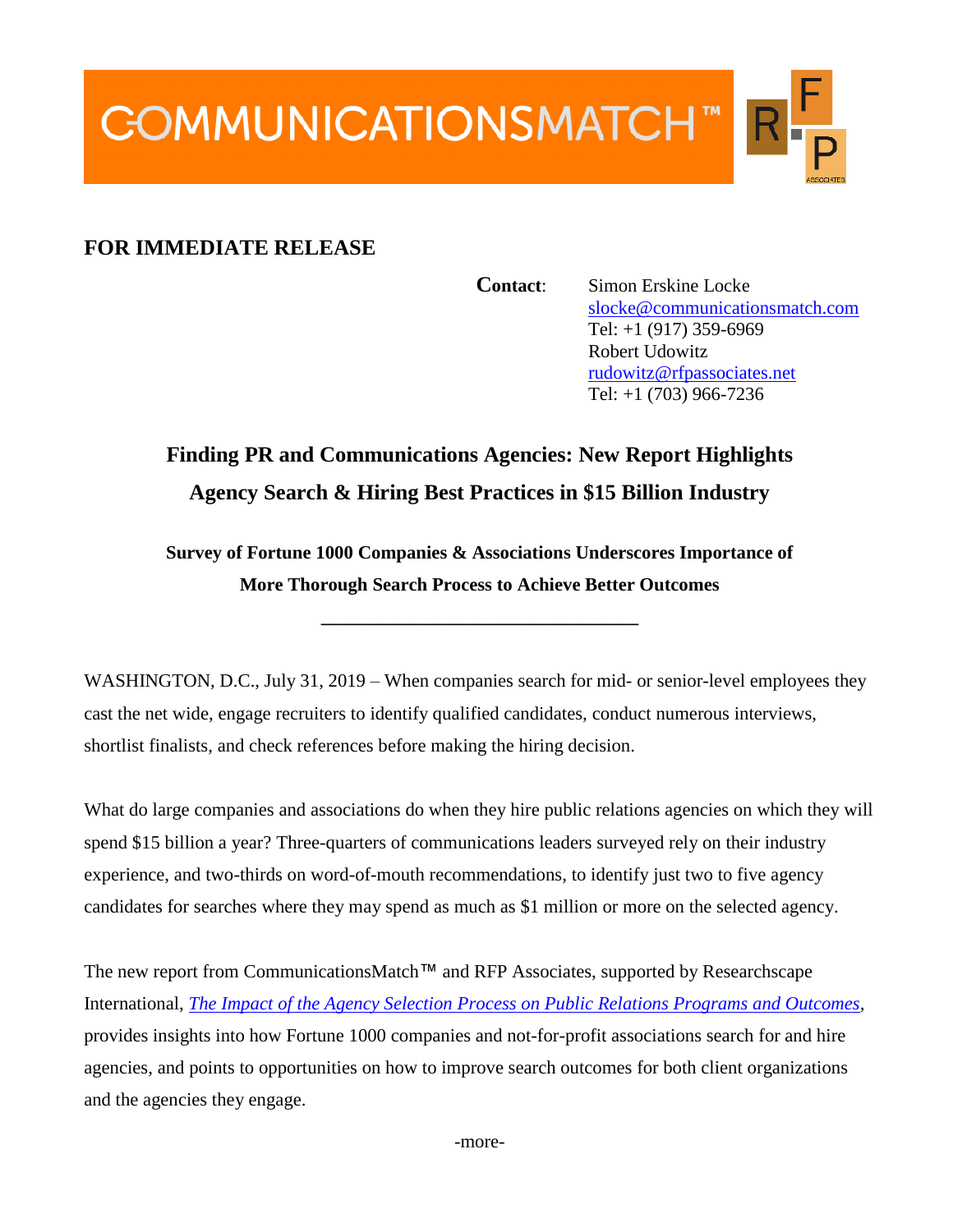The first national survey of senior communications and marketing communications leaders focused on agency search practices, the research was developed with the support of the Institute for Public Relations (IPR), and input from agency and communications leaders. The results draw upon 89 responses to a research questionnaire fielded between February and April, 2019, and supplemental qualitative interviews. Initial findings were presented at the IPR Bridge Conference. The research report has been added to the IPR research library.

"We found there's a stark contrast between the process used to search for experienced employees and that for finding agencies," said Steven Drake, principal with RFP Associates. "Few organizations use a comprehensive search process or search tools and consultants for agencies, which would be standard practice for individual hires."

The report also highlights links between a thorough search and hiring process and satisfaction with hired agencies. Despite the limited number of agency candidates in the selection process, about two-thirds of respondents said they use RFPs and other tools to evaluate agencies and select those best-suited for assignments.

The survey shows that RFPs are often incomplete and do not provide all the information agencies need to respond. More than half (54%) of respondents said their RFPs do not include a budget – a critical requirement for agencies.

The report also reveals that in many cases clients believed agencies are falling short. Agencies are often cited by client organizations as delivering boilerplate responses, upselling, and delivering off-base proposals.

"Despite high 'overall' satisfaction with agencies, clients were only moderately or less satisfied with agencies in critical areas including meeting objectives, proactivity, account management, staff turnover, and budgeting," added Robert Udowitz, principal, RFP Associates. "As a result, it perhaps should not be a surprise that only three-in-ten of the primary agency relationships among those surveyed were reported to be four years or longer in length."